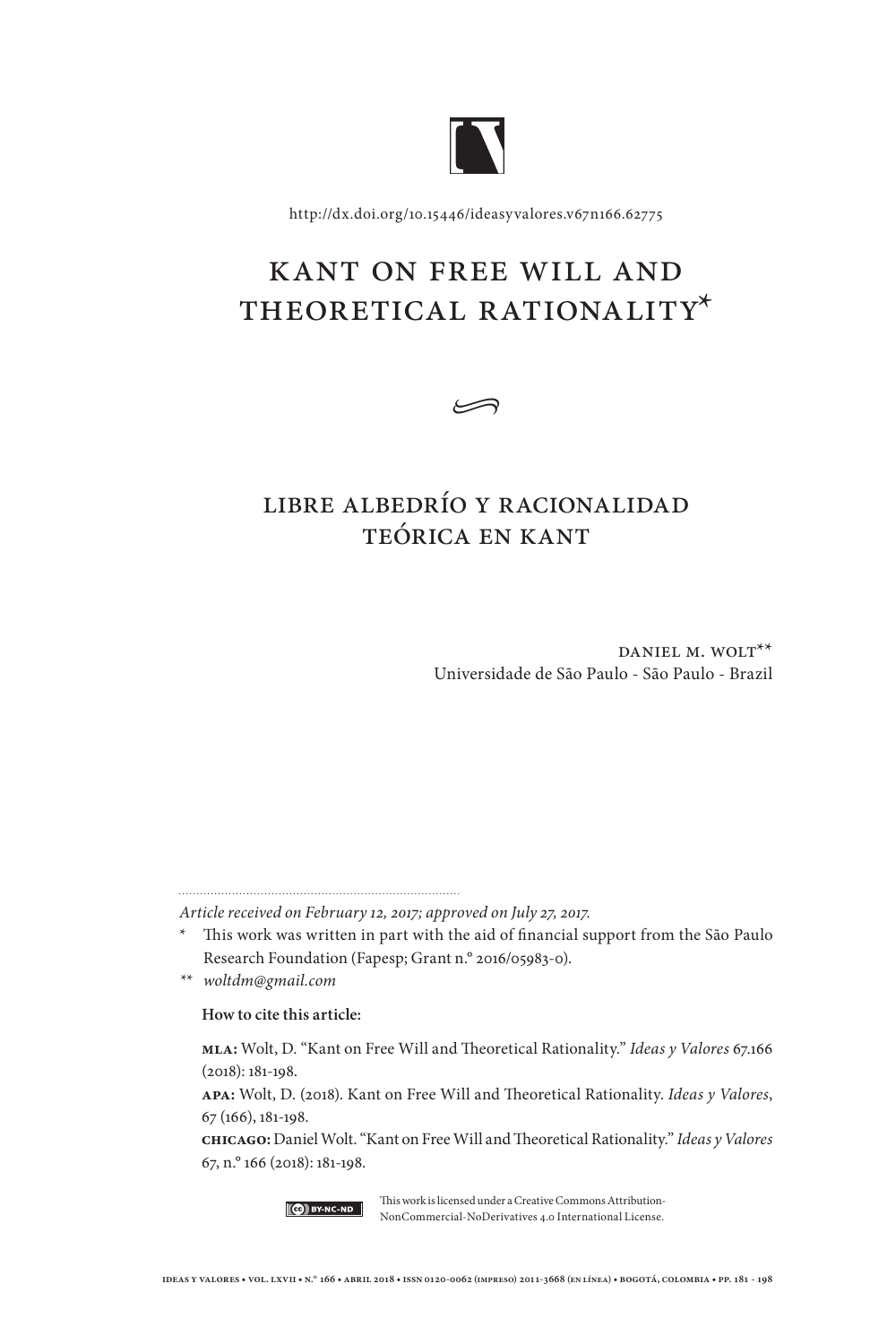#### **abstract**

The focus of this essay is Kant's argument in the *Groundwork for the Metaphysics of Morals* (gms) iii that regarding oneself as rational implies regarding oneself as free. After setting out an interpretation of how the argument is meant to go (§§1-2), I argue that Kant fails to show that regarding oneself as free is incompatible with accepting universal causal determinism (§3). However, I suggest that the argument succeeds in showing that regarding oneself as rational is inconsistent with accepting universal causal determinism if one accepts a certain, plausible view of the explanation of events (§4).

*Keywords:* I. Kant, free will, *Groundwork for the metaphysics of morals*, theoretical rationality.

#### **resumen**

El ensayo se enfoca en el argumento de Kant en la *Fundamentación de la metafísica de las costumbres* (gms) iii según el cual considerarse racional implica verse a uno mismo como libre. Se interpreta la forma en que debe entenderse el argumento (§§1-2) y se afirma que Kant no logra demostrar que considerarse libre es incompatible con la aceptación del determinismo casual universal (§3). No obstante, se sugiere que el argumento sí logra demostrar que considerarse a uno mismo como racional es incompatible con la aceptación del determinismo casual universal, si se acepta una cierta versión plausible de la explicación de los eventos (§4).

*Palabras clave:* I. Kant, libre albedrío, *Fundamentación de la metafísica de las costumbres*, racionalidad teórica.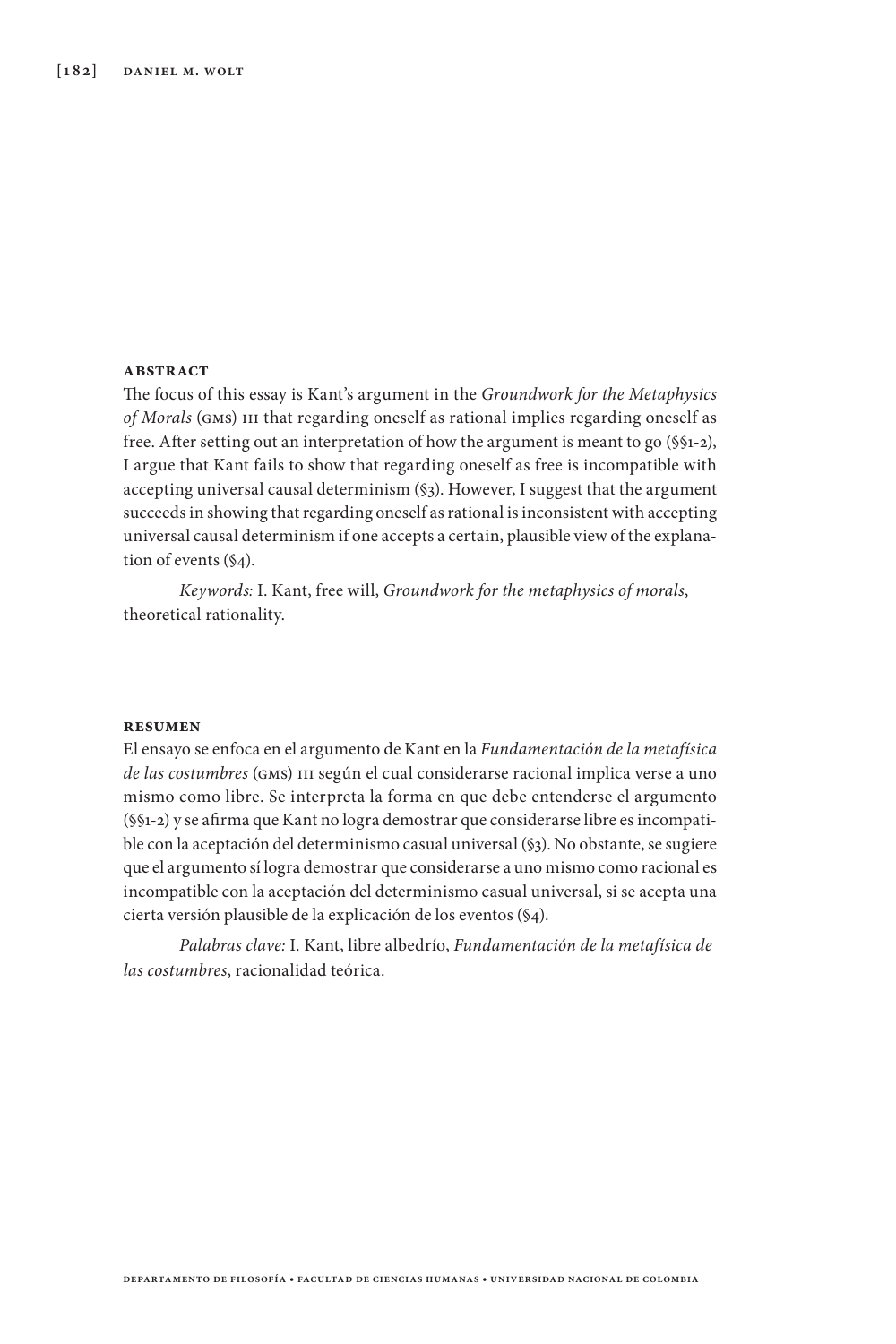#### **The Argument in Context**

Philosophers most often deal with the question of free will in connection with moral issues. For example, the question of whether determinism and free will are compatible is usually of interest to people who are concerned about the implications of determinism for moral responsibility: free will is a prerequisite for moral responsibility, the thought goes, so if determinism rules out free will and determinism is a fact, then none of us are morally responsible for our actions. It is unsurprising, then, that Kant's main interest in free will also has to do with questions pertaining to morality. What is surprising, though, is that Kant not only thinks that freedom of some kind must be presupposed in order to regard ourselves as morally responsible, but also that freedom must be presupposed in order to regard ourselves as theoretically rational (*i.e.* capable of rationality in the theoretical, as opposed to the practical, domain). But why exactly Kant thinks this is not entirely easy to determine. Here I will focus on the argument as it occurs in the *Groundwork for the Metaphysics of Morals*, though, of course, in attempting to explain that argument, I will make reference to what he says about the issue elsewhere as well.

Kant's goal in the third section of the *Groundwork* is to show that the categorical imperative applies to all rational agents. In order to do so, Kant needs to show that all rational agents must be regarded as free in some way, because in order for the categorical imperative to apply to an agent, that agent must be capable of acting or failing to act accordingly. Thus, Kant begins the first part of section III ("The Concept of Freedom is the Key to the Explanation of the Autonomy of the Will") with the analysis of the concept of freedom. He starts with a negative characterization: freedom is a property of the will "that it [the will] can be efficient independently of alien causes determining it" (gms 446; *cf.*  kpvv 33 and krv a543/b 562).1 To say that the free will operates "independently of alien causes" is not, however, to say that it does not operate according to any cause. On the contrary, since the will is a cause, and Kant thinks that all causes must act in accordance with laws, even the free will must act in accordance with some laws. So, in order for a will to be free, it must operate according to laws that it imposes on itself. This leads to Kant's positive characterization of freedom as "the will's property of being a law to itself" (G IV447; *cf.* KpV V33 and MS VI214). Equivalently, a free will is an autonomous will.

Now, in GMS II, Kant had argued that for a will to act autonomously is for it to act in accordance with the categorical imperative,

I thank Des Hogan, Tim Stoll and Dimitris Tsementzsis for this discussion.

<sup>1</sup> All translations are Gregor (1996).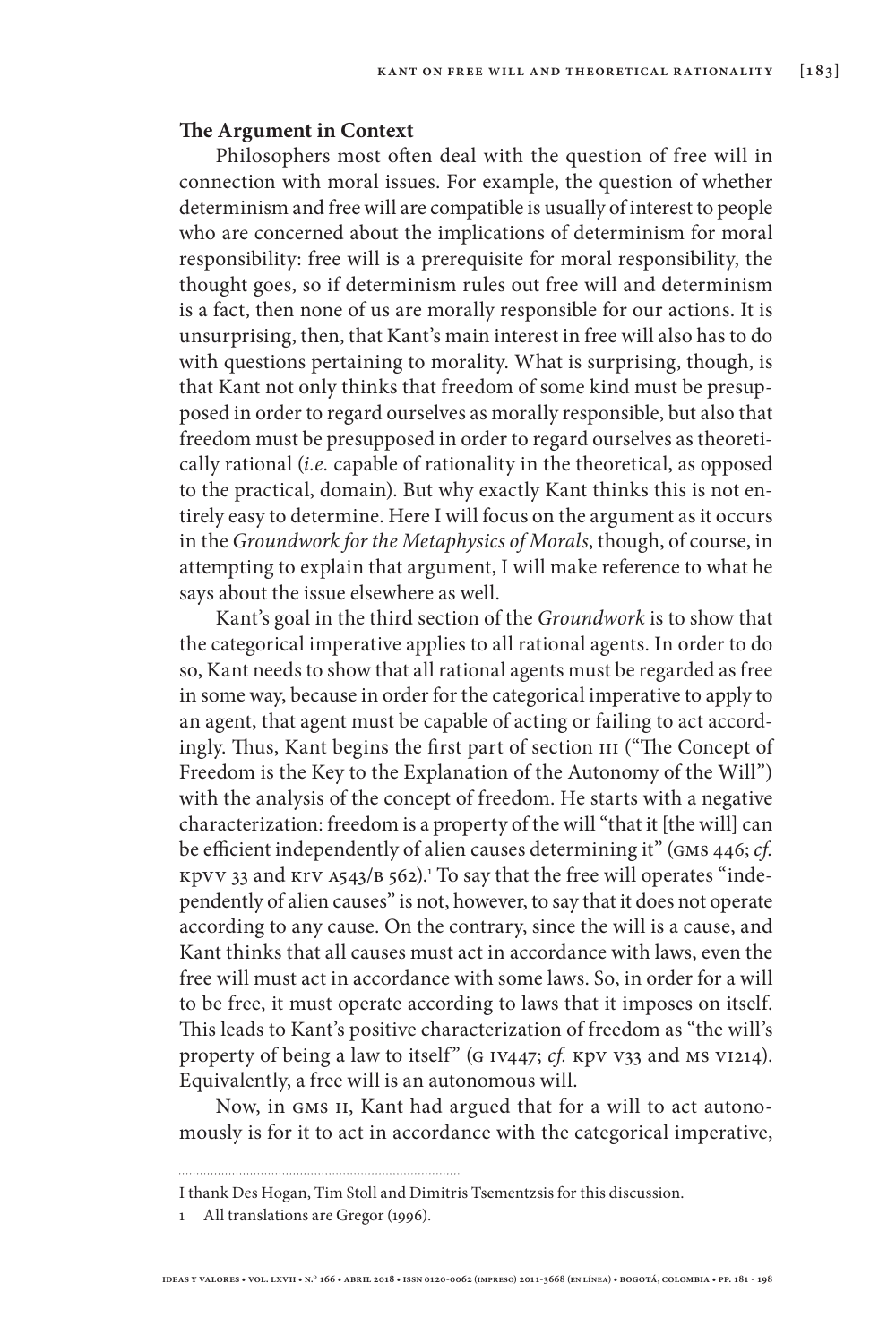the moral law. Thus, Kant famously remarks: "a free will and a will under moral laws is one and the same" (*ibd.*) and therefore to show that the moral law applies to all rational beings, it will suffice to show that those beings are free: "If, therefore, freedom of the will is presupposed, morality together with its principle follows from it by mere analysis of its concept" (*ibd*.).

The question of whether freedom of the will can be presupposed is taken up in the next part of section three, which is titled "Freedom Must be Presupposed as a Property of the Will of All Rational Beings." After setting up the task as that of giving an a priori proof of freedom of the will (gms iv 447-448), Kant claims that if a rational being must view itself as free, or "must act under the idea of freedom", then that being is free in a practical respect. By referring to the kind of freedom that he wants to show that all rational agents have as "freedom in a practical respect", Kant is distinguishing his project from that of showing that every rational agent is in fact free, which Kant refers to as "freedom in a theoretical respect" (*cf.* Kant's footnote to iv 448). To show that all rational agents have freedom in a theoretical respect would be to show that all rational agents are free. To show that all rational agents are free in a practical respect, by contrast, would be merely to show that all rational agents must regard themselves as free. The reason why it is sufficient for Kant's purposes to prove only that all rational beings are free in a practical respect is that being free in a practical respect means being committed to viewing the moral law as applying to oneself. For, as we said before, to be free is just to act in accordance with the moral law.

Thus, the crucial part of the argument is the next step, in which Kant argues that all rational beings are free in a practical respect. It is in this portion of the argument that the key passage that I want to deal with occurs. Kant begins by asserting that for "[every rational being] we think of a reason that is practical, that is, has causality with respect to its objects" (giv 448). The idea that the will is a "causality with respect to objects" is meant to suggest that to have practical reason is to have a will that is capable of generating reasons for action from itself.<sup>2</sup> Here Kant is making the same distinction we saw at the beginning of the section with respect to freedom. What Kant wants to say is that in order to view oneself as having a practical will, one must regard one's will itself as generating motivation for acting. If one only views oneself as acting on the basis of impulses, then one cannot also view oneself as having a practical will.

<sup>2</sup> The way Kant phrases it is somewhat difficult because he seems to imply that every will is a practical will. Regardless of whether Kant really thinks this, I will take him here to be talking about a specifically practical will.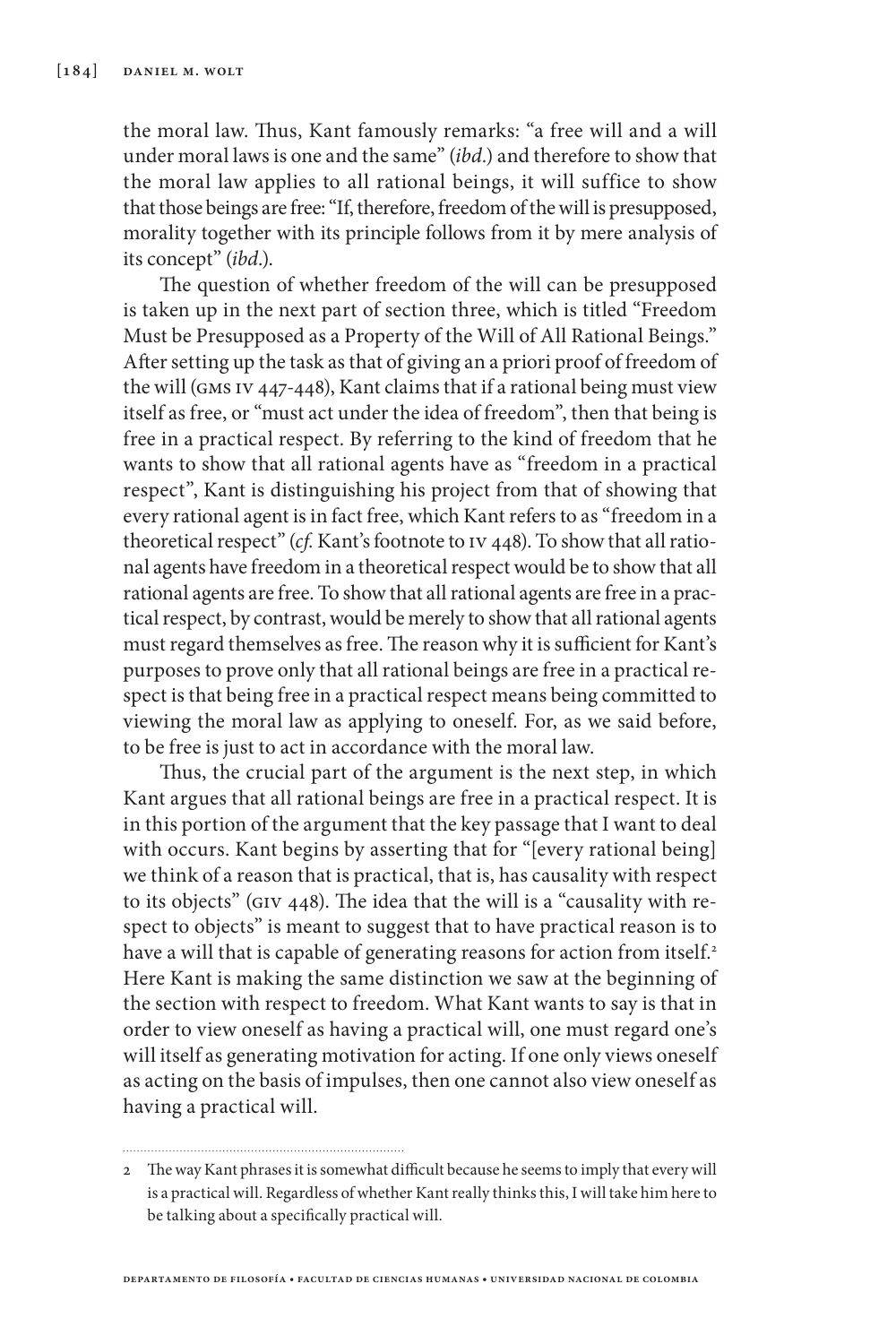Now, the passage that I want to focus on throughout the rest of this essay occurs immediately after the sentence just quoted. I quote it in full, labeling the two sentences for clarity in my later discussion:

[1] Now, one cannot possibly think of a reason that would consciously receive direction from any other quarter with respect to its judgements, since the subject would then attribute the determination of his judgment not to his reason but to an impulse. [2a] Reason must regard itself as the author of its principles independently of alien influences; [2b] consequently, as practical reason or as the will of a rational being it must be regarded of itself as free, that is, the will of such a being cannot be a will of his own except under the idea of freedom, and such a will must in a practical respect thus be attributed to every rational being. (GIV 448)<sup>3,4</sup>

Now, Sentence 2 states the conclusion of the argument, and specifically, the part of the conclusion that is of most interest for our purposes, is 2a, so let us begin our analysis of this passage by considering that. What does Kant mean when he says, "Reason must regard itself as the author of its principles independently of alien influences?" There are three questions here: (1) What is Kant referring to when he talks about "Reason"?; (2) What is it to say that "reason must regard itself as ...?"; and (3) What is it for reason to be "the author of its principles independently of alien influences?"

Regarding (1), the context of the argument is, of course, a discussion specifically of practical reason. So one might think that Kant is making a point here only about the practical domain. But I believe it is fair to think that Kant is talking about both practical and theoretical reason based on three considerations. First, Kant states the argument in terms of reason as such, so, taken at face value, it seems obvious that we ought to take him as speaking not only about practical reason, but about theoretical reason as well. Second, when one considers the argument, it seems clear that if it is sound, it will apply just as much to theoretical reason as to practical reason. So, even if Kant had framed the argument specifically in terms of practical reason, it would still be reasonable to extend the argument to apply to the theoretical case

4 All German quotations are from the *Akademie Ausgabe*.

<sup>3</sup> *"Nun kann man sich unmöglich eine Vernunft denken, die mit ihrem eigenen Bewußtseyn in Ansehung ihrer Urtheile anderwärts her eine Lenkung empfienge, denn alsdenn würde das Subject nicht seiner Vernunft, sondern einem Antriebe, die Bestimmung der Urtheilskraft zuschreiben. Sie muß sich selbst als Urheberin ihrer Principien ansehen, unabhängig von fremden Einflüssen, folglich muß sie als practische Vernunft, oder als Wille eines vernünftigen Wesens, von ihr selbst als frey angesehen werden; d.i. der Wille desselben kann nur unter der Idee der Freyheit ein eigener Wille seyn, und muß also in practischer Absicht allen vernünftigen Wesen beygelegt werden."*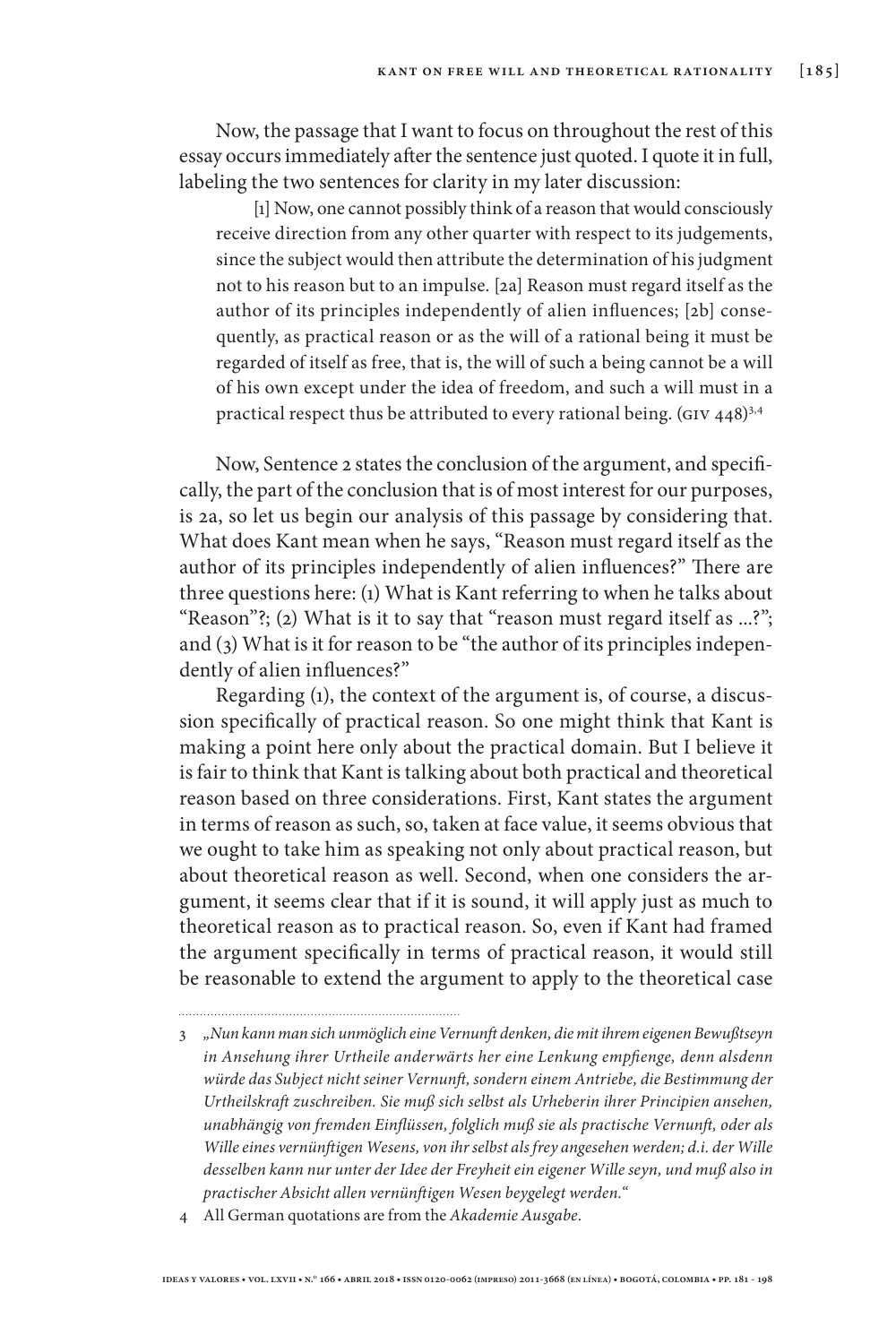as well.5 And third, Kant does at least in one point make this same argument in specific connection with theoretical reason, namely in the review of Schulz, which will be discussed below.

So much, then, for what the intended referent of "reason" here is. Now, regarding (2) there seems to be two questions that need to be answered: a) what, in general, is meant when Kant says that *x* must regard itself as *y*? And b), what does it mean for reason to have to regard itself as whatever? I shall have relatively little to say in response to a) other than to point out the difference between the claim that reason must hold that it is free and the claim that reason must regard itself as free. The difference between the two might elude the casual reader, insofar as locutions like the following seem to mean roughly the same thing: "I regard her as the best athlete on campus" and "I think that she is the best athlete on campus." But it is clear that in this context the claim that reason must regard itself as *f* is not equivalent to the claim that reason must hold that it is *f*. This is seen from the fact that Kant is very careful to make clear that he does not intend to give a theoretical proof, but rather a practical proof of freedom of the will. The difference between these two kinds of proof is precisely the difference between showing that some claim is true and showing that we must act or think as if some claim is true, where this leaves open the theoretical question of whether the claim is true or not.

What it is to regard *x* as *y*, in Kant's sense, then, seems intuitive enough. But why does Kant say that reason must regard itself as free instead of that we must regard ourselves as free? One way to gloss this claim might be to say that insofar as we are rational, we must regard ourselves as free. But I think this is unsatisfactory since it seems to imply that we are rationally obligated to think that we are free. But if Kant has shown that we are rationally obligated to believe that we are free, then he seems to have given a theoretical proof of the proposition rather than a practical proof. A better way to gloss Kant's conclusion, then, would be to say that insofar as we take ourselves to be rational, we must take ourselves to be free. This gloss would explain why Kant frames his conclusion in the immediately surrounding context as that freedom is a property of all rational beings. The thought is that to be rational is to be free in a certain sort of way so if one regards oneself as rational, one must regard oneself as free.

Having said this much, we are able to provide a rough sketch of what the argument in this passage is supposed to be.

1. What it is for a will to be free is for it to act autonomously (the positive definition of freedom), or equivalently, for it to act independently of alien influences (the negative definition of freedom).

5 This point is also made by Mieth and Rosenthal (*cf.*254).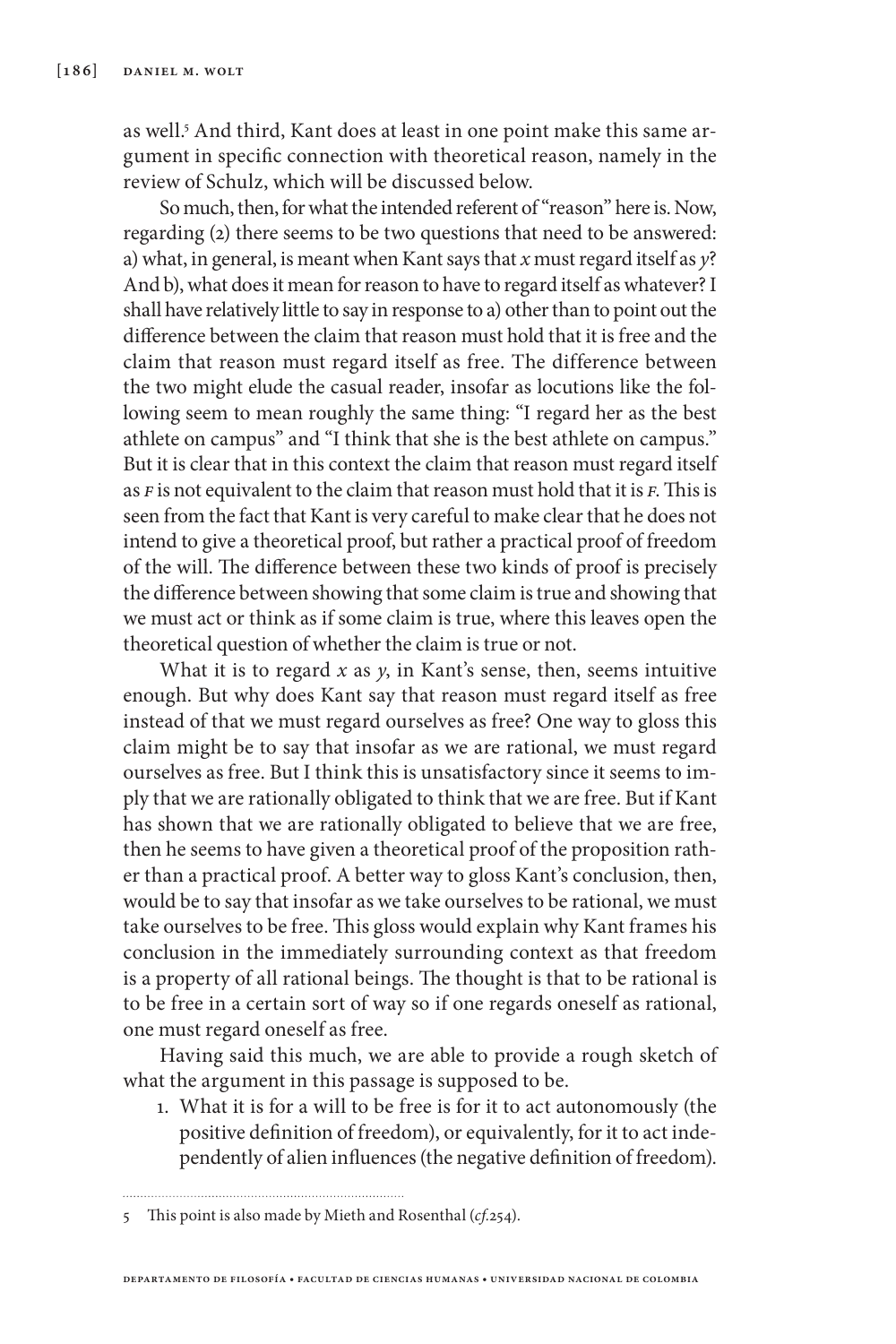- 2. To take oneself to be rational is to take oneself as able to act or believe independently of alien influences.
- 3. Therefore, to take oneself to be rational is to take oneself to act or believe independently of alien influences.

The main interpretative question that remains for us is, then, to explain why does Kant endorse 2. And to answer this, we must answer the question of what Kant means when he refers to reason being independent of alien influences.

By "alien influences" (*fremden Einflüssen*), Kant seems to mean any sort of impulse that has its origin in the natural, or in Kant's words, "phenomenal" world. Thus, Kant is providing here a kind of argument against determinism: we cannot rationally believe that determinism extends so far as to include even our beliefs and rational assessments, because if we do, then we abolish the possibility of regarding any of our beliefs as rational. To see why Kant thinks this, let us turn to Sentence 1.

## **Why Does Theoretical Rationality Imply Freedom?**

The thought in Sentence 1 is, I think, best illustrated by an example. If I form the belief that quiche is an unhealthy food and realize upon reflection that the only reason for my belief is a dislike for its taste, then I cannot regard the belief that quiche is unhealthy as rational. In this case it was not my rational faculty, or as Kant simply puts it, "reason" that was active in forming the belief at all. It is not the case that one way of using one's reason is by being guided by impulses in this way; rather, this is a way of not employing one's reason. This is why Kant says that "one cannot possibly think of a reason" (iv 448) that would be affected in this kind of way.

So, if we want to understand Kant's argument, we ought to begin by analyzing cases such as these. Let us focus on the following case. Suppose Ned has some belief *p* and comes to believe that the reason that he believes *p* is because of, say, the presence of a certain chemical in the drinking water. In this case, the rational basis that Ned has for believing the proposition in question is completely undercut. Upon finding out the unsavory origin of his belief, he is rationally obligated to decrease his credence in the proposition. So, one way to make sense of Kant would be to find the principle that underlies the fact that Ned cannot rationally take himself to be rationally justified in believing *p* and explain why one might think that this principle applies to all of one's beliefs if determinism is true. So, what might this principle be? One, I think, clearly unsatisfactory answer might be something like the following: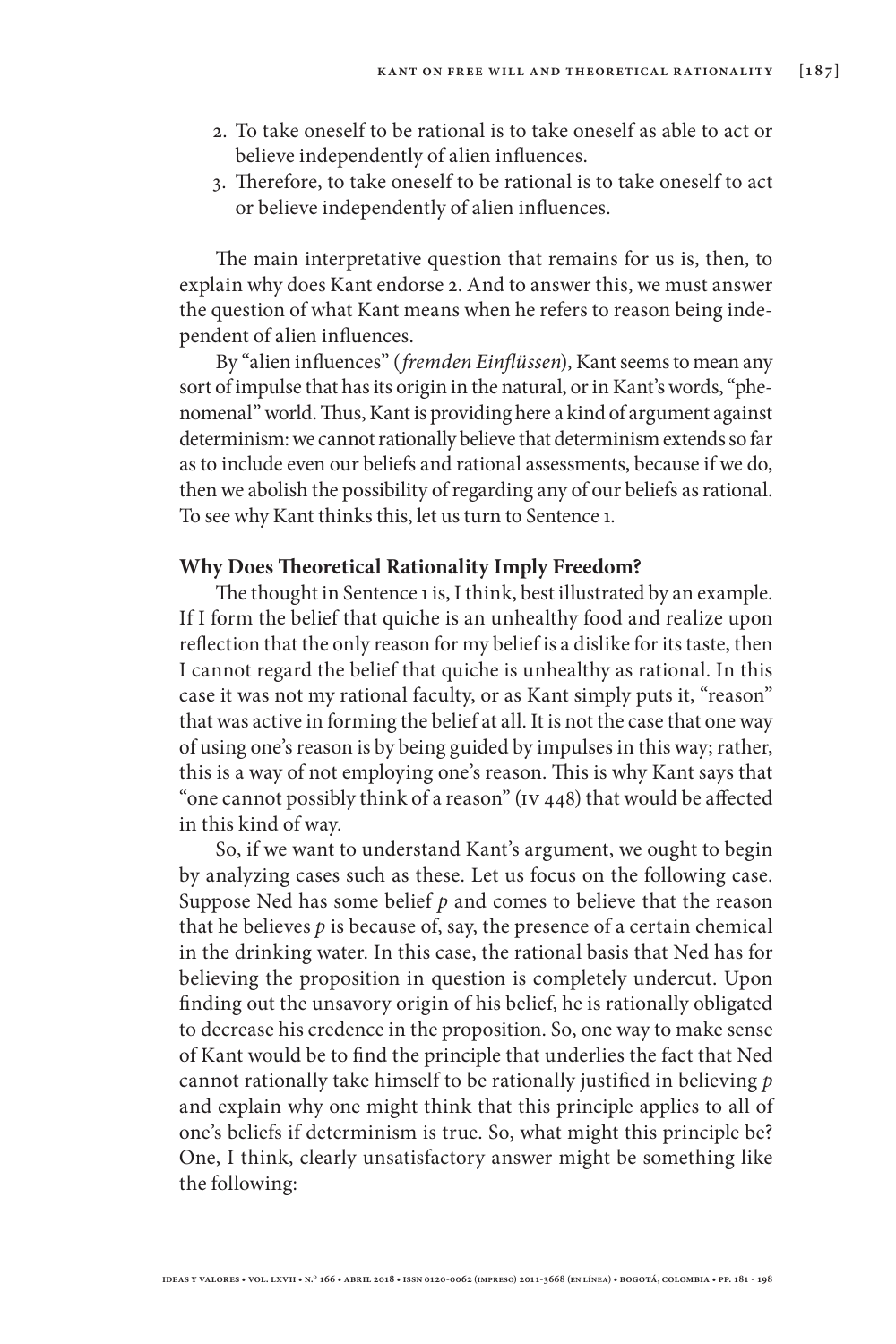(P1) If *s* discovers that he believes *p* purely based on material causes, then *s* cannot take himself to be rationally justified in holding that belief.

This principle, if true, would of course get Kant to his desired conclusion. But it is problematic for several reasons. First, the fact that the cause of the belief in Ned's case is the outcome of material causes is irrelevant to whether Ned is justified in his belief. To see this, we can just modify the case so that instead of a chemical in the drinking water, it is an immaterial demon that is responsible for implanting the belief in Ned's mind. And according to that same case, we can see that something like the following principle cannot do the necessary explanatory work either:

(P2) If *s* discovers that she believes *p* purely based on deterministic causes, then *s* cannot take herself to be rationally justified in holding that belief.

This principle cannot be correct either because we can just suppose that the demon responsible for implanting the belief had free will and implanted the belief in one's mind. But, even more importantly, there seem to be plenty of obvious cases of one's holding a belief based on purely material or deterministic causes, where this fact in no way undermines the rational credibility of the belief. For example, I have the belief that there is a book on my desk because I see it. And seeing the book seems to be a purely material and deterministic process. So the real reason why Ned is not justified in holding his belief cannot be sufficiently explained by the mere fact that his belief had a material origin or that it was the outcome of deterministic processes.

A more promising approach would stress the fact that in Ned's case, if  $p$  does turn out to be true, this would be an example of mere epistemic luck. Although he has no reason to think that *p* is true, he also has no reason to think that  $p$  is false. Thus, one might think that the reason why Ned would not be justified in believing *p* has to do with the fact that his belief was caused by factors that do not bear on the truth of *p*. So, we might use the following principle:

(P3) If *s* believes *p* as a result of factors that do not bear on the truth of *p*, then *s* is not justified in believing *p*.

In order for Kant to get to his desired conclusion, then, he would need, in addition to (P3), something like:

(P4) If *s* believes that *p* as a result of deterministic processes, then *s*  believes *p* as a result of factors that do not bear on the truth of *p*.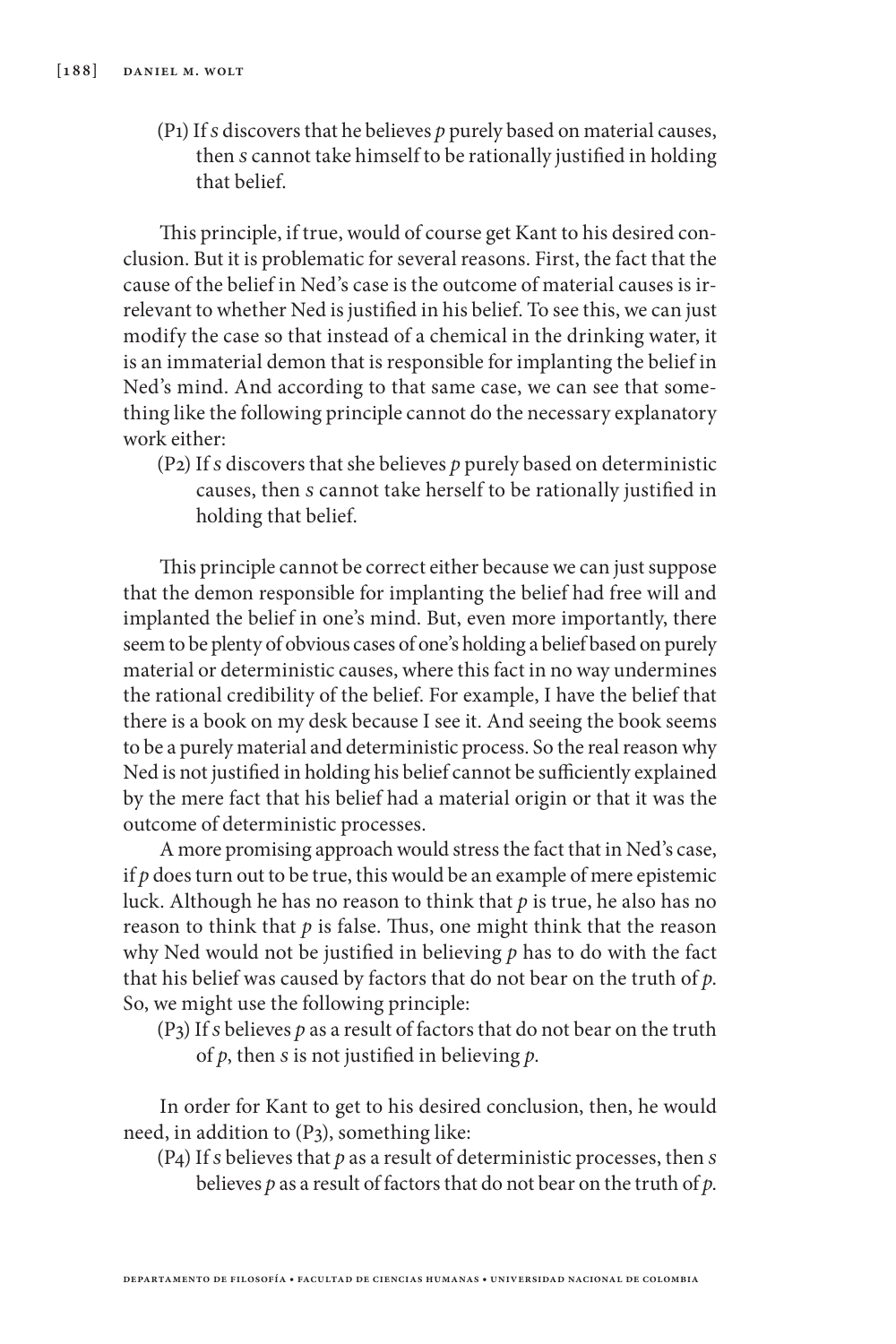The interpretive approach of attributing this principle or something like it to Kant is favored by Jordan who writes the following about Kant's argument:

Suppose we are asked to accept the proposition that all our rational assessments have sufficient –not just necessary– causal conditions. In order to show that we ought to believe this, someone would need to produce evidence which is seen to conform to criteria of reasonable trustworthiness and which is recognized to confer [. . .] certainty or sufficient probability upon it. But if the proposition is true, this could never happen, for it implies that whether anyone believes it and what he considers trustworthy evidence and acceptable principles of inference are determined altogether by conditions that have no assured congruence with the proposition's own merits or with criteria of sound argumentation whose validity consists in more than that we accept them. (53-54)

The principle that Jordan attributes to Kant, then, is that if determinism is true, our rational assessments of a proposition "have no assured congruence with the proposition's own merits", and this is roughly equivalent to (P4).

What, then, are we to make of (P4)? This principle does not have much intuitive appeal. Consider again the case of beliefs formed on the basis of sense-perception. The reason I believe, say, that there's a book on the table is because the book has impacted my visual system in some way, and had the book not been there, it would not have impacted my visual system in that way. So, it seems clear that in that kind of case, the reason why I believe that there's a book on the table is both the outcome of certain deterministic processes, and my believing it is correlated with the truth of the proposition. And it's not clear why other cases of rational assessment would be any different. For example, a calculator functions in a deterministic way, but there's no reason to think that a calculator's results "have no assured congruence with the [output's] own merits." Why couldn't we think of human minds in roughly the same way? That is, why couldn't we think that the mind is just like a very complex calculator or computer, and that humans often get things right (*i.e.* by producing accurate judgments) in the same way in which calculators and computers often get things right (*i.e.* by producing accurate outputs)?

Now, one possible reason why one might think that there's a difference between the two cases might have to do with the nature of the connection between the fact's being true and the agent believing the proposition that is required for that belief to be justified. Consider again the Ned case. Suppose that *p* is the claim that the drinking water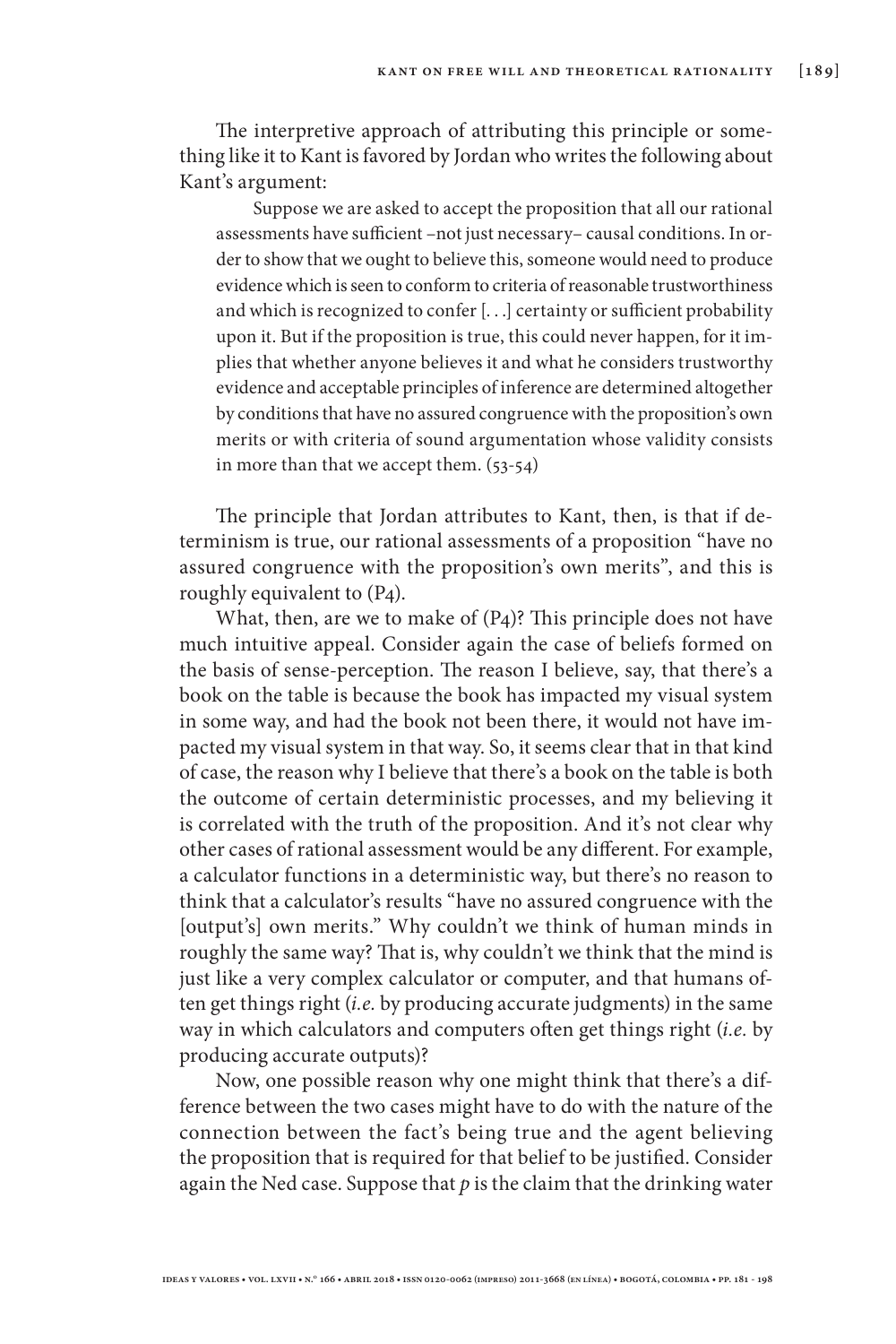contains chemicals that can affect one's beliefs. And suppose, as in the original Ned case, that Ned believes this purely because the chemicals in the drinking water have affected his brain in such a way that he comes to believe the proposition, but without knowing why. In this case, upon discovering the true origin of the belief, Ned is rationally obligated to view himself as having been rationally unjustified in holding it. The fact that he believes *p* is a result, in part, of the truth of *p*.

So, a better account of why Ned cannot be rationally justified in the original case might appeal to the thought that if one is rationally justified in believing something one must have the right sort of access to the reasons why one believes the proposition, such as, for example, to be able to explain why one holds the view, upon being prompted. Thus, we might state the principle as follows:

(P5) If *s* is unaware of why she believes some claim *p*, then *s* cannot take herself to be rationally justified in believing *p*.

In order for Kant to get to his desired conclusion, he would need something like the following principle:

(P6) If determinism is true, then no one believes as the result of grasping reasons for believing.

So, this could help explain why one would think that if determinism is true, we cannot be rationally justified in our beliefs, because you might think that being justified in a belief requires a sort of awareness of the reasons why one believes what one does. And one might think that insofar as determinism implies that our beliefs are caused by material processes, which we don't have direct mental access to, determinism implies that we are not aware of the reasons for our beliefs in the right sort of way. How exactly this argument is supposed to work, though, will require closer attention. So let us begin by examining (P6) in somewhat more detail.

This principle does seem to have some intuitive appeal, and I think there is evidence to believe that this is something like what Kant had in mind. Let me begin by discussing the evidence for attributing this view to Kant, and then I'll comment on the philosophical tenability of this position.

Kant advances a very similar argument to the one under consideration from GMS III in a review of a book by Johann Heinrich Schulz (1783), just two years before Kant completed the manuscript of the gms. After a summary of Schulz's book (*cf.* rs viii 10-12) and a few sympathetic remarks *(cf. id.* 12-13), Kant writes: "However, no impartial reader [...] will fail to note that the general fatalism which is the most prominent principle in this work and the most powerful one, affecting all morality,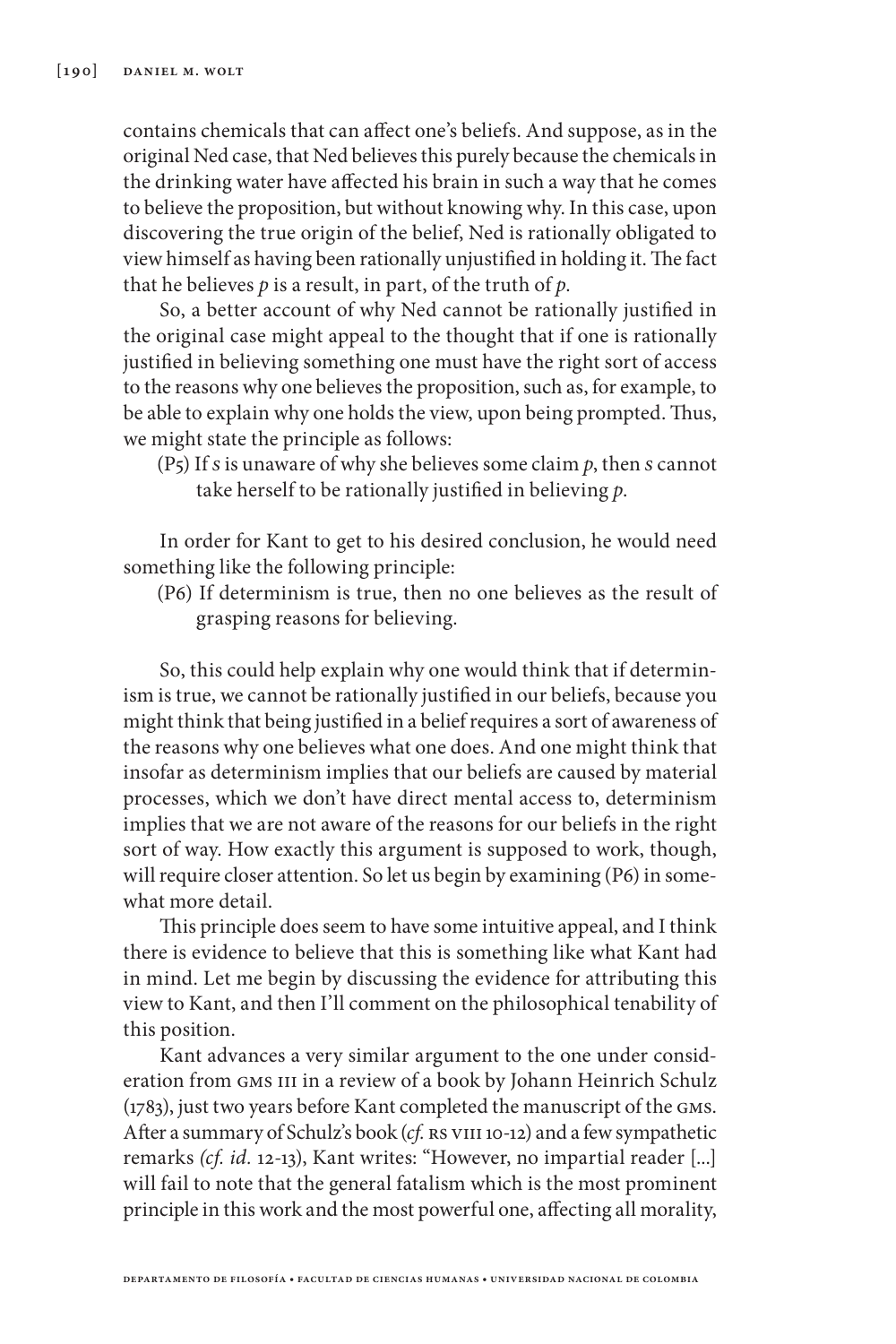turns all human conduct into a mere puppet show" (*id.* 13). Kant goes on the next page to raise an argument against fatalism:

Although he [Schulz] would not himself admit it, he has assumed in the depths of his soul that understanding is able to determine his judgment in accordance with objective grounds that are always valid and is not subject to the mechanism of merely subjectively determining causes, which could subsequently change; hence he always admits freedom to think without which there is no reason.  $($ RS VIII 14 $)^6$ 

The thought here is that if determinism is true, we must regard our beliefs or rational assessments as "subject to the mechanism of merely subjectively determining causes", whereas in order to regard ourselves as rationally justified in holding some belief, we must regard that belief as a result of "the judgment in accordance with objective grounds that are always valid." By "subjectively determining causes," I take it, Kant is referring to the mechanisms through which one came to hold some belief. These are subjective in the sense that they apply by virtue of facts about the situation that could fail to obtain. But why couldn't someone think that a belief is both the result of subjectively determining causes in this sense and also in accordance with objective grounds? Wood offers the following analysis of Kant's argument in this passage:

Fatalism [*i.e*. the view that "our actions are necessitated by the mechanism of nature and that this precludes practical freedom"] would have no philosophical interest if fatalists could not also represent themselves as denying freedom for good reasons. [...] But that means they must already presuppose both in themselves and in others the capacity to act according to rational norms in settling theoretical questions. That capacity, however –the capacity to act according to norms of reason– presupposes freedom. It follows that fatalists must presuppose the contradictory of what they are trying to prove even in undertaking to prove it. (2007 131-132)

So, on Wood's view, the reason why we cannot think of a belief as both the outcome of subjectively determining causes and as based on objective grounds is that in order to regard a belief as based on objective grounds, one must regard oneself as free. This analysis puts us in a position to formulate an initial argument for (P6):

- 1. If *s* believes *p* on the basis of reasons, *s* is free.
- 2. If determinism is true, then no one is free.

<sup>6</sup> *"Er hat aber im Grunde seiner Seele, obgleich er es sich selbst nicht gestehen wollte, voraus gesetzt: daß der Verstand nach objectiven Gründen, die jederzeit gültig sind, sein Urtheil zu bestimmen das Vermögen habe und nicht unter dem Mechanism der blos subjectiv bestimmenden Ursachen, die sich in der Folge ändern können, stehe; mithin nahm er immer Freiheit zu denken an, ohne welche es keine Vernunft giebt."*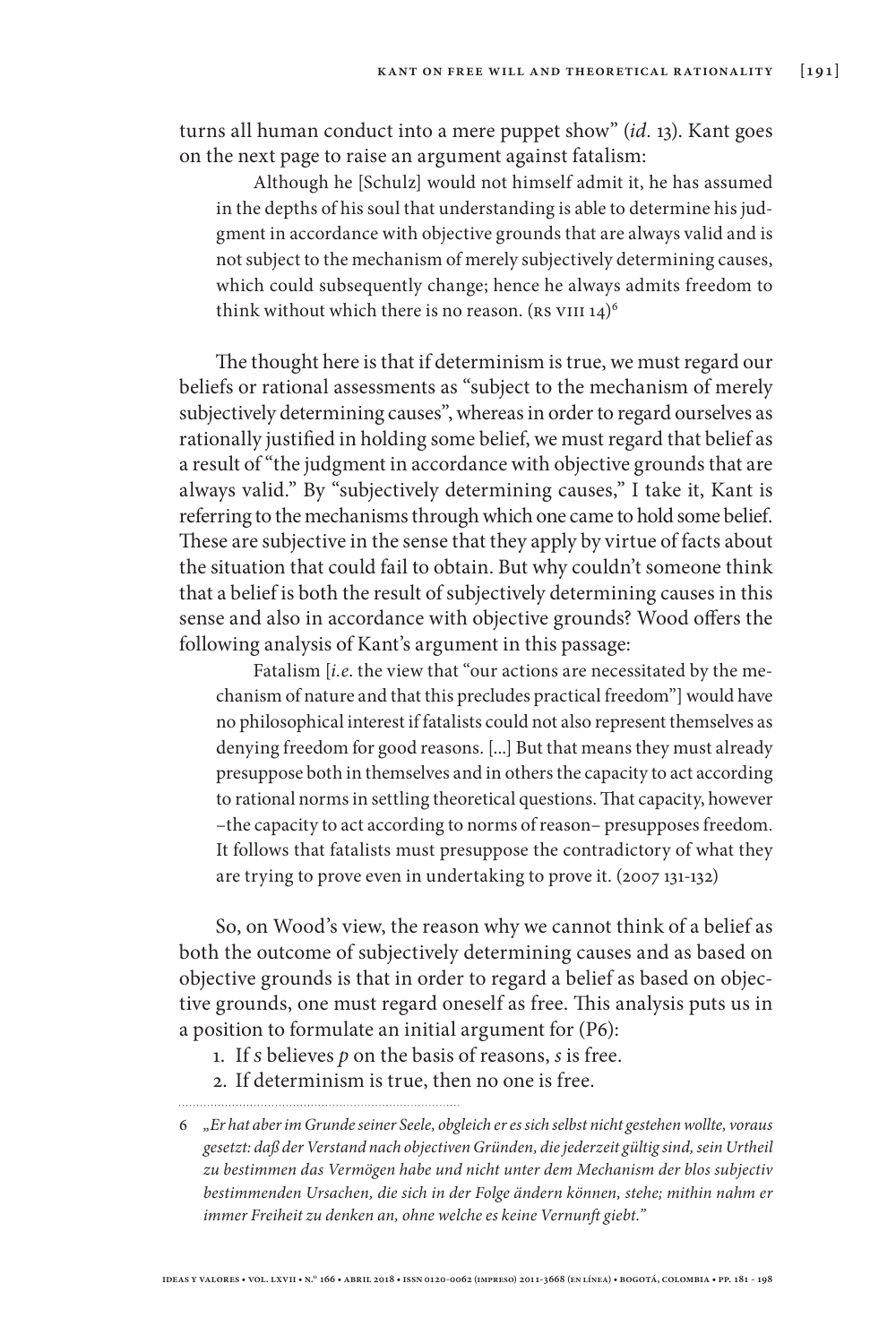- 3. Therefore, if determinism is true, one never believes on the basis of reasons.
- 4. Therefore, if determinism is true, then no one believes as a result of grasping reasons for believing P6.

Premise 2 follows from Kant's incompatibilism, so the only premise that requires attention for our purposes is 1. And, in order to understand why Kant endorses 1, we need to understand what it means, according to Kant, to believe on the basis of reasons.7 One intuitive way of glossing what it is to believe on the basis of reasons is to say that the reasons for believing the proposition caused the belief in some way (*i.e.* they mediately caused the belief through the agent's grasping or recognizing them). However, although Kant thinks that reasons may explain the fact that an agent believes something, he does not believe that reasons can cause a belief. This is because, according to Kant, for *x* to cause *y*, there must be some law according to which whenever *x* is present, *y* follows of necessity.8 By contrast, it cannot be the case that the fact that there are good reasons for acting or believing, or even that the agent recognizes that there are good reasons for acting or believing is itself sufficient for an agent acting or believing in that way. The fact that I have good reasons to act or believe in a certain way will not itself bring it about that I do believe or act in a certain way. For example, if I'm a weak-willed agent I might act contrary to what I know to be the course of action that I have most reason to do. Thus, as Leibniz says, reasons merely "incline without necessitating" (128; *cf.* Locke book II, chapter xxI, §§47, 51-52, 71, 263-266, 282-284).

Now the epistemic case is a bit more complicated in that it does seem that recognizing reasons for belief can be sufficient to generate a belief. It doesn't seem inconceivable, though, that one could genuinely recognize (decisive) reasons for believing and yet still not believe, for example, the psychological phenomenon referred to as denial. It seems, then, reasonable to think that reason, in the epistemic case, is the same as in the practical case.

So, given this account, we can formulate an argument for (1) along the following lines:

1. If *s* believes *p* on the basis of good reasons, then reasons for believing *p* explain the belief in some way.

<sup>7</sup> On this account of believing for reasons, I follow Wood (*cf.* 127-128).

<sup>8</sup> See, for example, his characterization of causation in the first Critique: "Every cause pre-supposes a rule according to which certain appearances follow as effects, and every rule requires a uniformity in its effects" (a 549/b 577).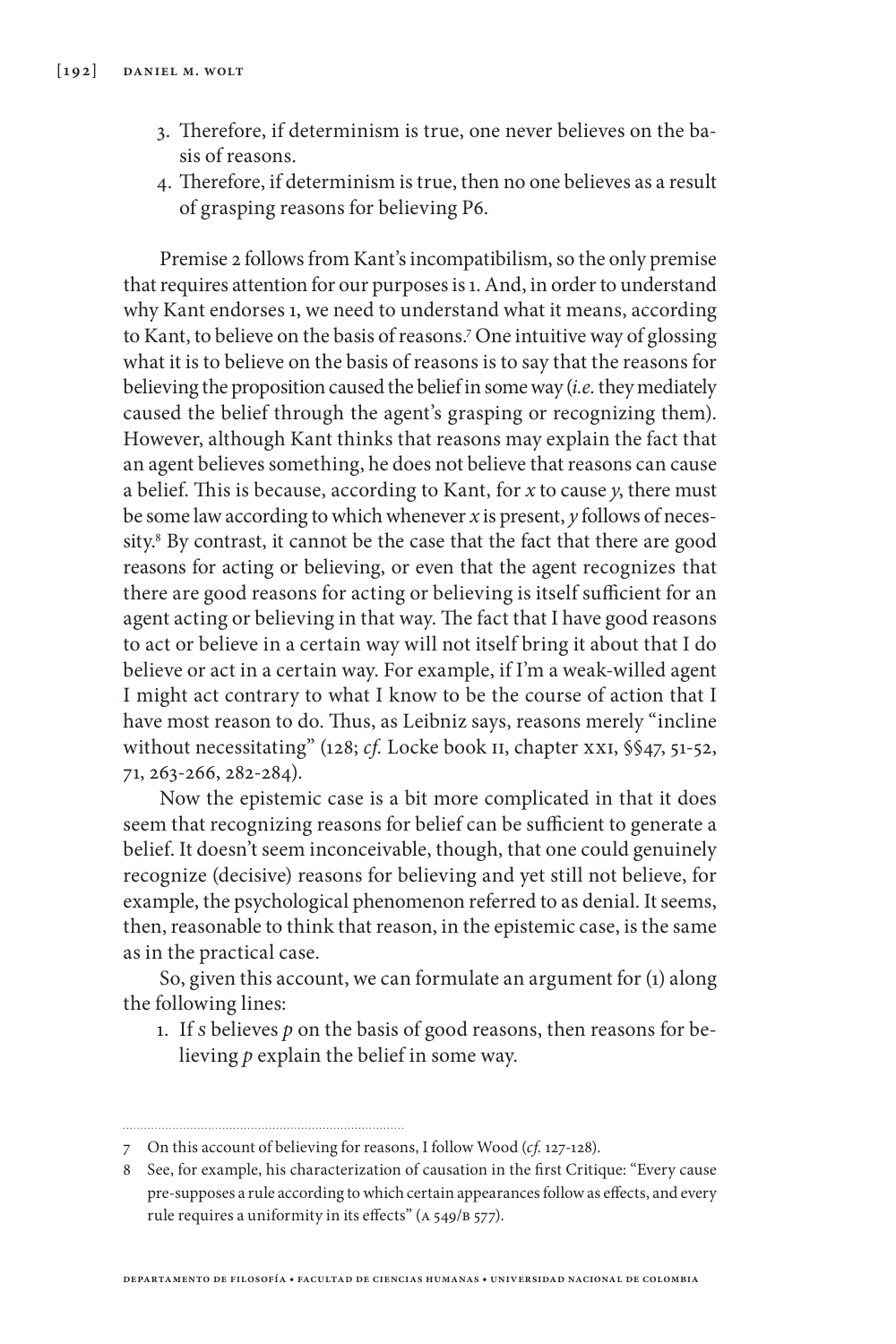- 2. If reasons explain the belief, then it cannot be the case that material conditions are sufficient to explain the belief.
- 3. If material conditions are not sufficient for the formation of the belief, then one could have believed otherwise.
- 4. Therefore, if one believes *p* on the basis of reasons, then one could have believed otherwise.
- 5. If one could have believed otherwise, then one is free.
- 6. Therefore, if *s* believes *p* on the basis of reasons, then *s* is free.

Premise 1 falls out of the analysis of what it is, according to Kant, to believe on the basis of reasons. Premise 3, likewise, seems straightforward: if it is not necessitated that I do φ, then I could have failed to do φ. And 5 follows from the plausible principle that one can act otherwise if and only if one is free to do so.

Premise 2 is a little more difficult, but I think it has a good basis in Kant as well. Consider, for example, the following passage in the first *Critique*:

It is easy to see that if all causality in the world of sense were mere nature, then every occurrence would be determined in time by another in accord with necessary laws, and hence —since appearances, insofar as they determine the power of choice, would have to render every action necessary as their natural consequence— the abolition of transcendental freedom would also simultaneously eliminate all practical freedom. For the latter presupposes that although something has not happened, it nevertheless ought to have happened, and its cause in appearance was thus not so determining that there is not a causality in our power of choice such that independently of those natural causes and even opposed to their power and influence it might [...] begin a series of occurrences entirely from itself. (Krv  $A534/B562$ )<sup>9</sup>

The thought here, I take it, is that if an account of action in terms of that action's deterministic causes is complete, there will be no room left to explain normative facts like whether the action ought to have been done. If considerations of what reasons the agent had for acting have a place in the explanation of the action, then the action must not be determined in the strong sense (the causes were "so determining") that deterministic explanation is fully sufficient to account for the action.

So, the underlying principle behind 2 is, I think, intuitive enough. We might state it as:

(P7) If  $p$  is a sufficient condition for  $r$ , and  $q$  is distinct from  $p$ , then *q* cannot be a necessary condition for *r*.

<sup>9</sup> Guyer and Wood translation (1998).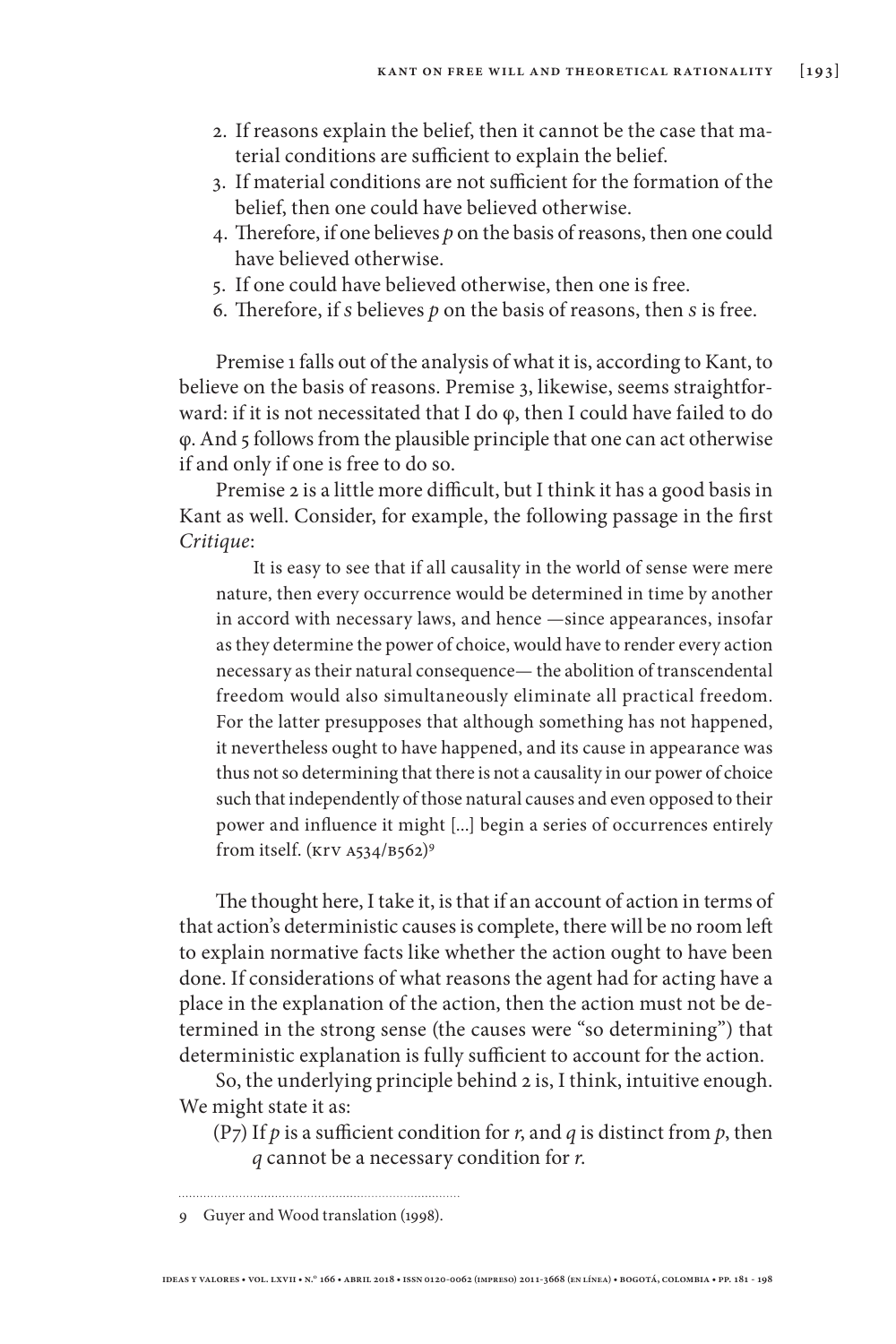An illustration of why one might think that this is true might be the following. If my paying the relevant amount of money to buy a car from a dealership is a sufficient condition for my obtaining the car, then it cannot also be the case that making a good impression on the salesperson is a necessary condition for me to obtain the car. If I pay for it, I'll get the car regardless of whether I make a good impression. Likewise, it is not *prima facie* implausible to think that if neurophysiological states are a sufficient condition for me to believe *p*, then it cannot also be the case that the presence of good reasons for believing  $p$  is also a necessary condition for my believing *p*. And, if you add the principle used above that if a belief is not caused by the recognition of reasons for believing, then the belief is not justified, then one gets the conclusion that if neurophysiological states are sufficient condition for believing, then no beliefs are justified.

## **Is Kant's Argument Sound?**

Nonetheless, upon further reflection, I think this principle can be decisively seen to be false. Consider the following example. If the car in the above case costs \$20,000 dollars, then having \$25,000 dollars at my disposal is a sufficient condition for me to be able to buy the car. But it is still true that having \$20,000 dollars at my disposal is a necessary condition for me to be able to purchase the car, even though these are distinct properties. The logic here is simple. If *p* implies *q*, and *p* is a sufficient condition for *r*, then even if *p* and *q* are distinct properties, *q* is also a necessary condition for *r*. Goldman makes the same point when he introduces the notion of simultaneous nomic equivalents, which he characterizes as follows: If there is a law such that

for any object of kind  $H$  at time  $t$ , the object has property  $\emptyset$  at t if and only if it has the property Ψ at *t*[,] then if a particular object a has properties Φ and Ψ at a particular time *t1*, I shall say that a's having Φ at *t1*, is a "simultaneous nomic equivalent" of a's having Ψ at *t1*. (473)

So, if a's having Ψ and a's having Φ are simultaneous nomic equivalents, then although a's having Ψ is a sufficient condition for a's having Ø, a's having Φ is a necessary condition as well.

How does all of this relate to the issue of whether one can think of a belief as both based on good reasons and the product of deterministic processes? Let Ψ be the property of having good reasons to believe *p*, and let  $\Phi$  be the property of being in a certain brain state that is such as to cause (necessitate) one to believe *p*. Let us also grant with Leibniz and Kant that reasons act as a cause of beliefs or actions in a different way than, on the deterministic picture, brain states or whatever do.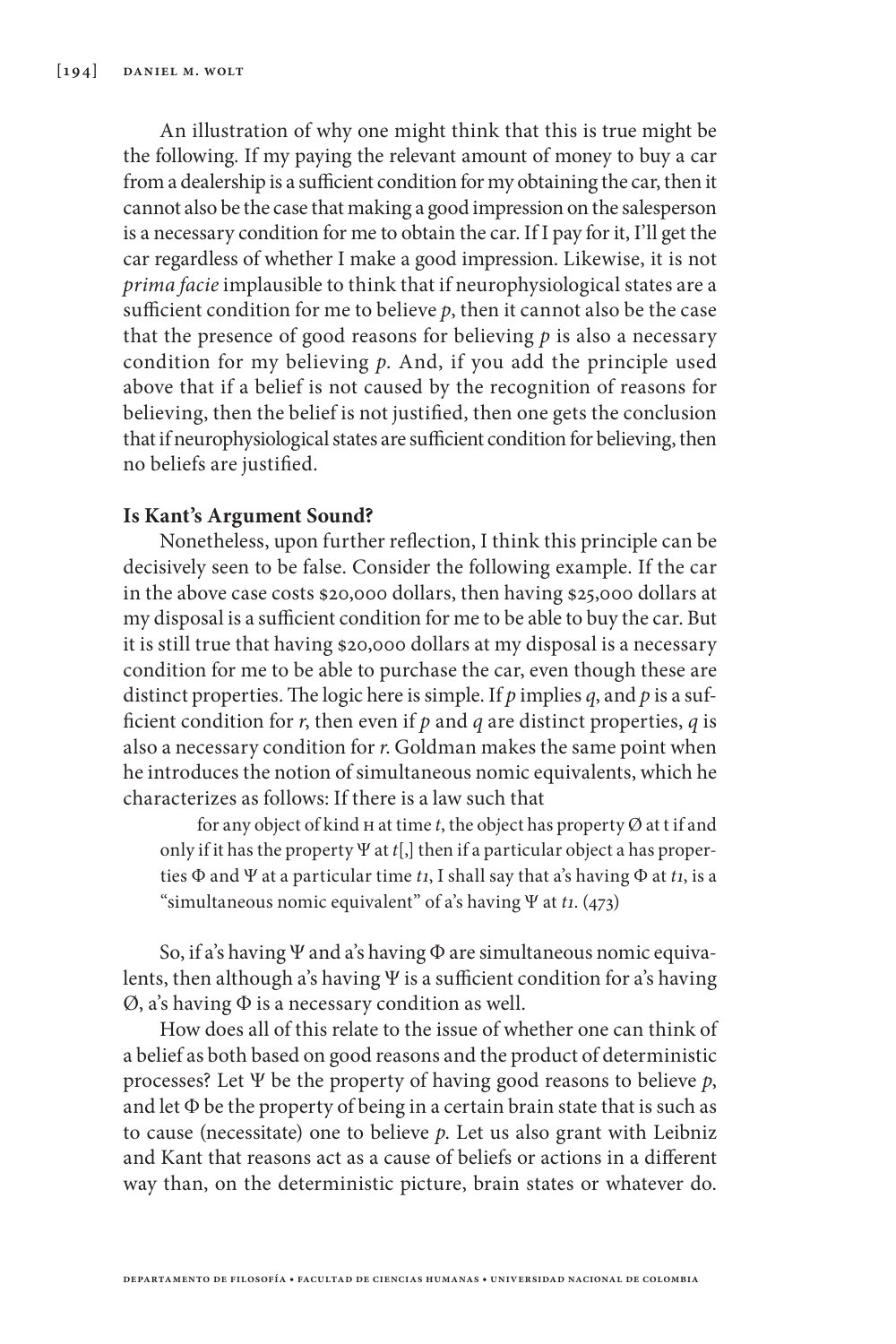This suffices to show that a's having Ψ and a's having Φ are not the same. But it does not at all suffice to show that  $\Psi$  and  $\Phi$  are not, in Goldman's terms, simultaneous nomic equivalents. And if they are simultaneous nomic equivalents, it is open to the determinist to say that although mental states are the result of sufficient material conditions, the recognition of good reasons is at least sometimes causally necessary to produce a belief.

So, suppose determinism is true, and for every belief there is some set of material conditions c that is responsible for my holding that belief. It does not follow that I do not hold that belief on the basis of good reasons because it may be the case that c entails c\*, that the agent recognizes good reasons for holding that belief. In that case c can be sufficient for the belief, and  $c$  might be non-identical to  $c^*$ , but nonetheless c and  $c^*$  are simultaneous nomic equivalents, and thus  $c^*$  is necessary for the belief.

Now, Hasker has tried to answer Goldman's objection by appealing to the fact that, in order for one to be rationally justified in holding some belief, that belief must not only be held on the basis of reasons, it must be held on the basis of good reasons. He writes:

On Goldman's view, my accepting such and such as a reason, which may in fact happen to be a good one, is a necessary condition of my reaching a particular conclusion. But the reason's being a good one is not a necessary condition. [...] But for me to be justified in holding a belief surely means that I hold it because I have good reasons, and would not hold it otherwise. (179)

I see no reason, however, why Goldman's account could not accommodate the thought that sometimes people believe things because they recognize good reasons for doing so. There's nothing to prevent Goldman from saying that reasons cause belief and sometimes good epistemic agents are sensitive to whether the reason in question is a good one. A good epistemic agent (qua good epistemic agent) will only believe on the basis of good reasons, and, therefore, in cases where someone is behaving as a good epistemic agent, the goodness of the reasons for belief are relevant.

#### **A Remedy for Kant's Argument**

So, I think that if this analysis of Kant's argument is right, the argument is a bad one. I want now to briefly explore how the argument might be changed so as to avoid the difficulty raised by the possibility of simultaneous nomic equivalents. One way to do this is to modify the view that Kant's argument is meant to rule out. In the foregoing, I have taken it for granted that the view that Kant is directed against is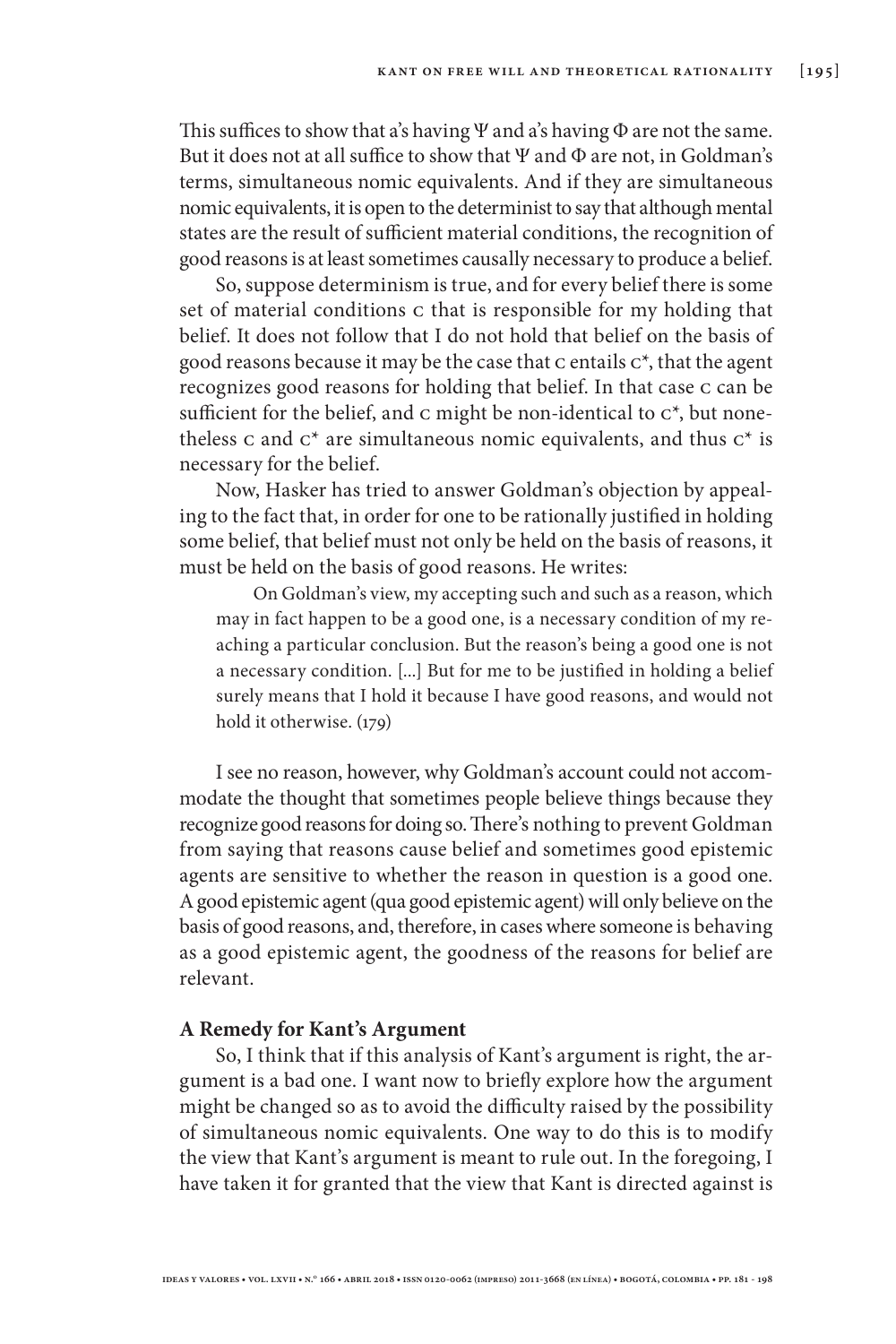fatalism or determinism.10 I think, though, that if we take it not to be an argument that regarding ourselves as rational is incompatible with determinism simpliciter but rather, determinism and a certain view about the explanation of mental events, the argument turns out to be much more plausible.

Before I discuss that principle, though, I should note that there's an exegetical issue here as to whether the assumption that Kant is directing his argument simply against determinism is true. I have not defended this assumption because I think it is the most natural way to read the texts with which I have been dealing, and trying to settle the exegetical issue would be beyond the scope of the essay. But I do not think that it is obvious that there is not a more complex dialectic going on here. So, depending on what the claim that one takes Kant to be arguing against is, Kant might have been arguing against something like the position I am about to sketch.

The principle that I have in mind is what Kim calls the "Principle of Explanatory Exclusion" and formulates as follows: "No event can be given more than one complete and independent explanation" (79). So, let e be a mental event –the formation of a belief, for example– and let c be the material conditions that cause the belief and  $c^*$  the rational conditions that cause the belief. Call c the material cause and c\* the rationalizing cause. If there are simultaneous nomic equivalents then both c and c\* could be complete and in-dependent explanations of the fact that the agent has formed the belief. A material explanation would be complete, if it were not necessary to refer to any other material event or fact in order to explain the event. Likewise, a rationalizing explanation would be complete if there was no consideration or weighing of a consideration that is necessary to explain why she formed the belief. These two kinds of explanations could be independent in that it is not necessary to refer to rationalizing facts in order to explain the material facts and vice versa.

Suppose, then, that one endorses the Principle of Explanatory Exclusion and thinks that mental events are explicable by reference to material conditions. Either that person must identify responding to reasons as part of the material explanation of the belief, or they must say that reasons do not figure in the complete explanation of the belief.

**departamento de filosofía • facultad de ciencias humanas • universidad nacional de colombia**

<sup>10</sup> The terms "fatalism" and "determinism" are today usually used to denote different views. Determinism, roughly, denotes the view that all events are necessitated by the conjunction of the laws of nature and the initial state of the universe, or simply laws of nature and antecedent states of the world, whereas fatalism is used to denote the view that we cannot act other than we do act. But I take it, on the basis of Wood's characterization of fatalism above, that the term had a broader usage at Kant's time, so I follow that usage and take determinism and fatalism to be roughly equivalent.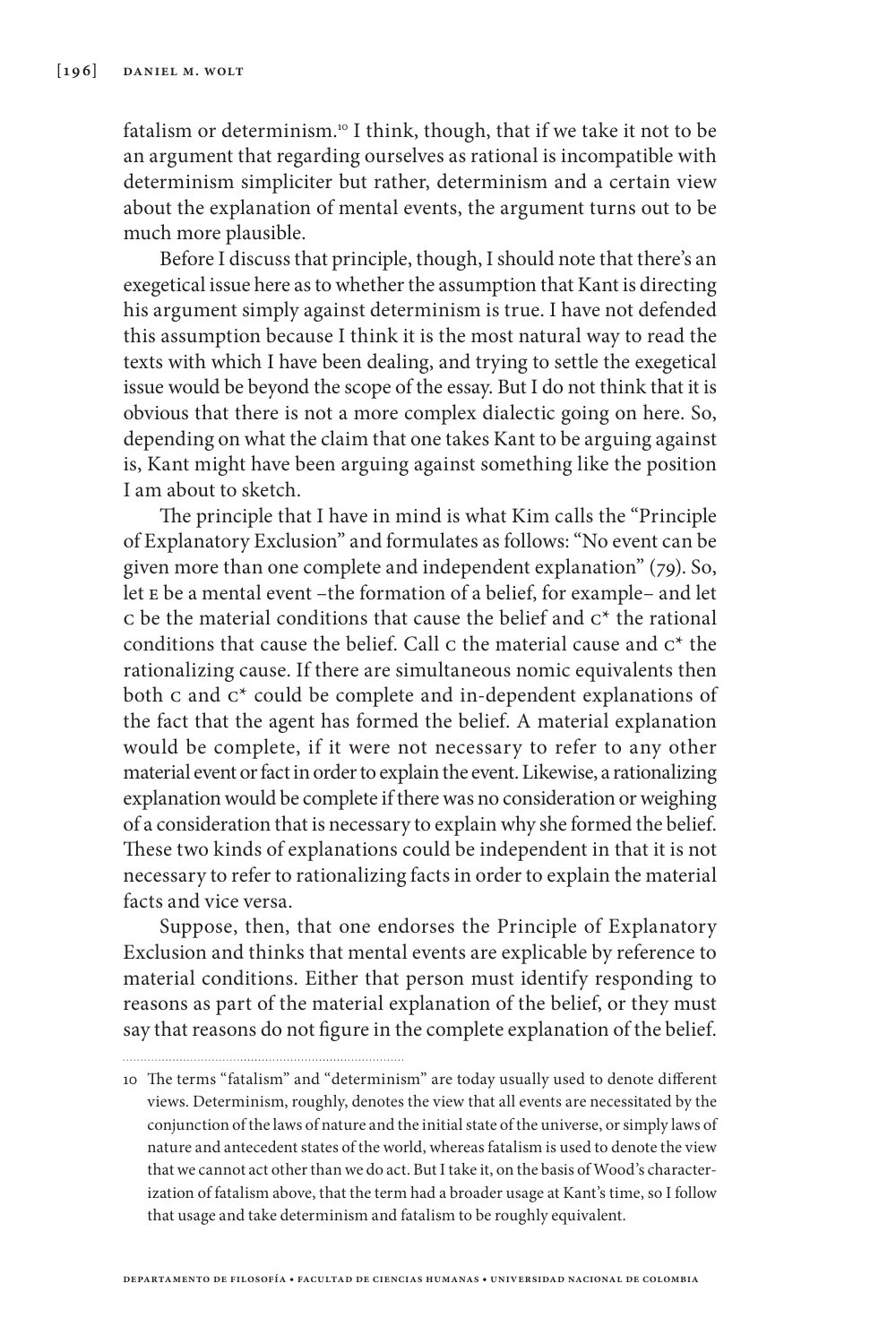We have already seen a Kantian argument against thinking that responding to reasons can be part of the material explanation. The thought there was that all material causes necessitate their effects, but reasons never function this way, so responding to reasons cannot be part of the material cause. Therefore, the proponent of the Principle of Explanatory Exclusion who believes determinism is true is left with the conclusion that reasons do not figure into the complete explanation of why someone holds a belief. Now if we add the principle that in order for a belief to be justified it must be caused in some way by the recognition of reasons for believing, we have an argument for the claim that if determinism and the Principle of Explanatory Exclusion are true, then no beliefs are rationally justified. We can formulate the argument as follows:

- 1. Reasons cannot explain beliefs in the same way that material conditions do.
- 2. Therefore, reference to reasons are not necessary in a complete material explanation of a belief.
- 3. Therefore, if determinism is true and the Principle of Explanatory Exclusion is true, reasons do not explain beliefs.
- 4. If *s* believes *p* on the basis of reasons, then reasons for believing *p* explain the belief in some way.
- 5. Therefore, if determinism and the Principle of Explanatory Exclusion are true, no one believes on the basis of reasons.

## **Conclusion**

I have argued for a particular interpretation of Kant's argument that regarding oneself as rational implies regarding oneself as free. This argument is, I think, a bad one because it neglects the possibility of what Goodman calls simultaneous nomic equivalents. One way to reformulate Kant's argument so as to avoid this difficulty is by taking him not to be arguing against determinism simpliciter, but against the view that determinism is true and that mental events can only be explained as material phenomena. Taking the argument that way yields an interesting and not implausible argument.

#### **References**

- Goldman, A. I. "The Compatibility of Mechanism and Purpose." *The Philosophical Review* 78.4 (1969): 468-482.
- Hasker, W. "The Transcendental Refutation of Determinism." *The Southern Journal of Philosophy* 11.3 (1973): 175-183.
- Jordan, J. N. "Determinism's Dilemma." *The Review of Metaphysics* 23.1 (1969): 48-66.